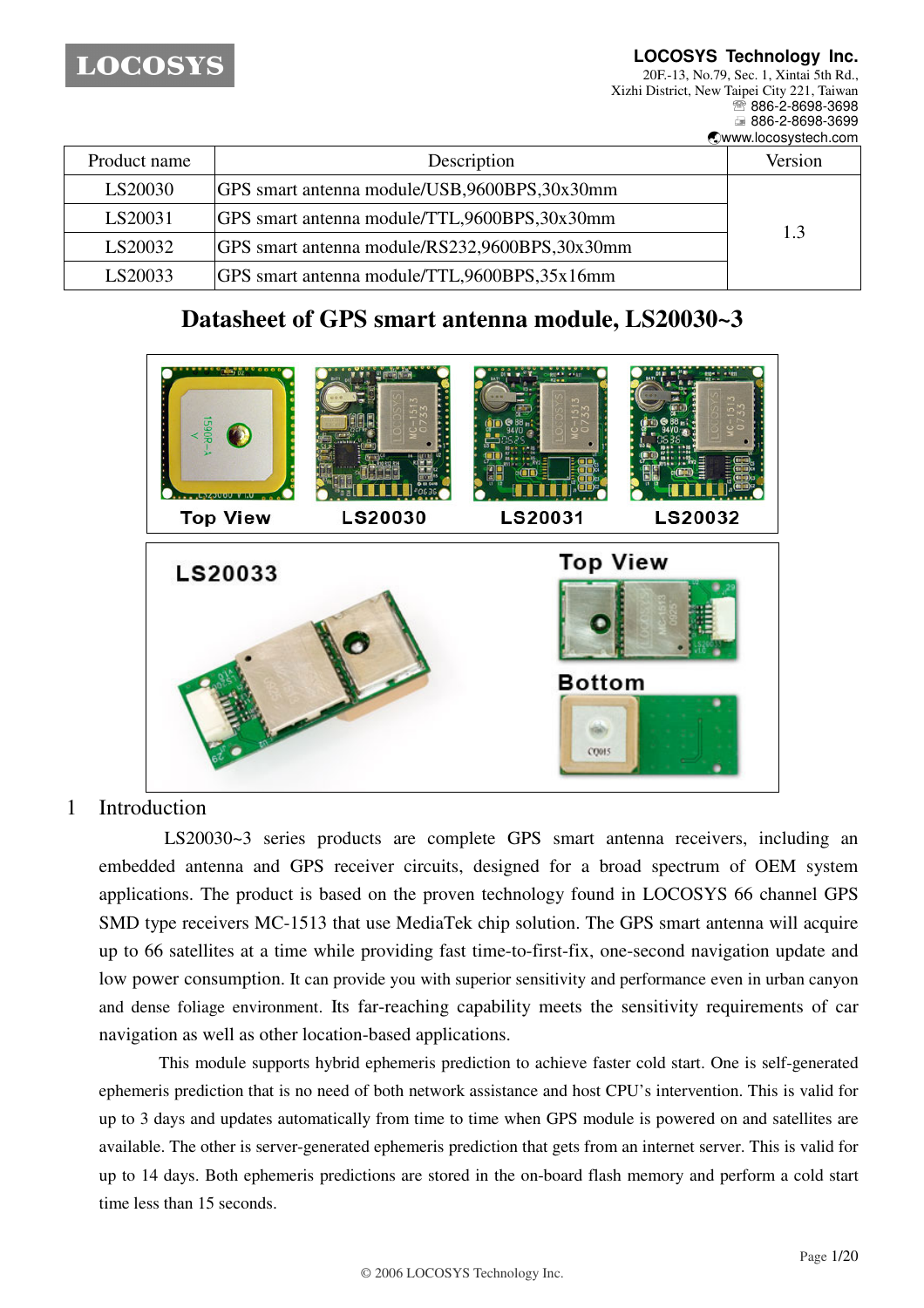

## 2 Features

- MediaTek high sensitivity solution
- Support 66-channel GPS
- Low power consumption
- Fast TTFF at low signal level
- Built-in 12 multi-tone active interference canceller
- Free hybrid ephemeris prediction to achieve faster cold start
- Built-in data logger
- Up to 10 Hz update rate
- Capable of SBAS (WAAS, EGNOS, MSAS, GAGAN)
- Support Japan QZSS
- Indoor and outdoor multi-path detection and compensation
- Build-in micro battery to reserve system data for rapid satellite acquisition (not in LS20033)
- LED indicator for GPS fix or not fix (not in LS20033)

# 3 Application

- Personal positioning and navigation
- Automotive navigation
- Marine navigation



Fig 3-1 System block diagram of LS20030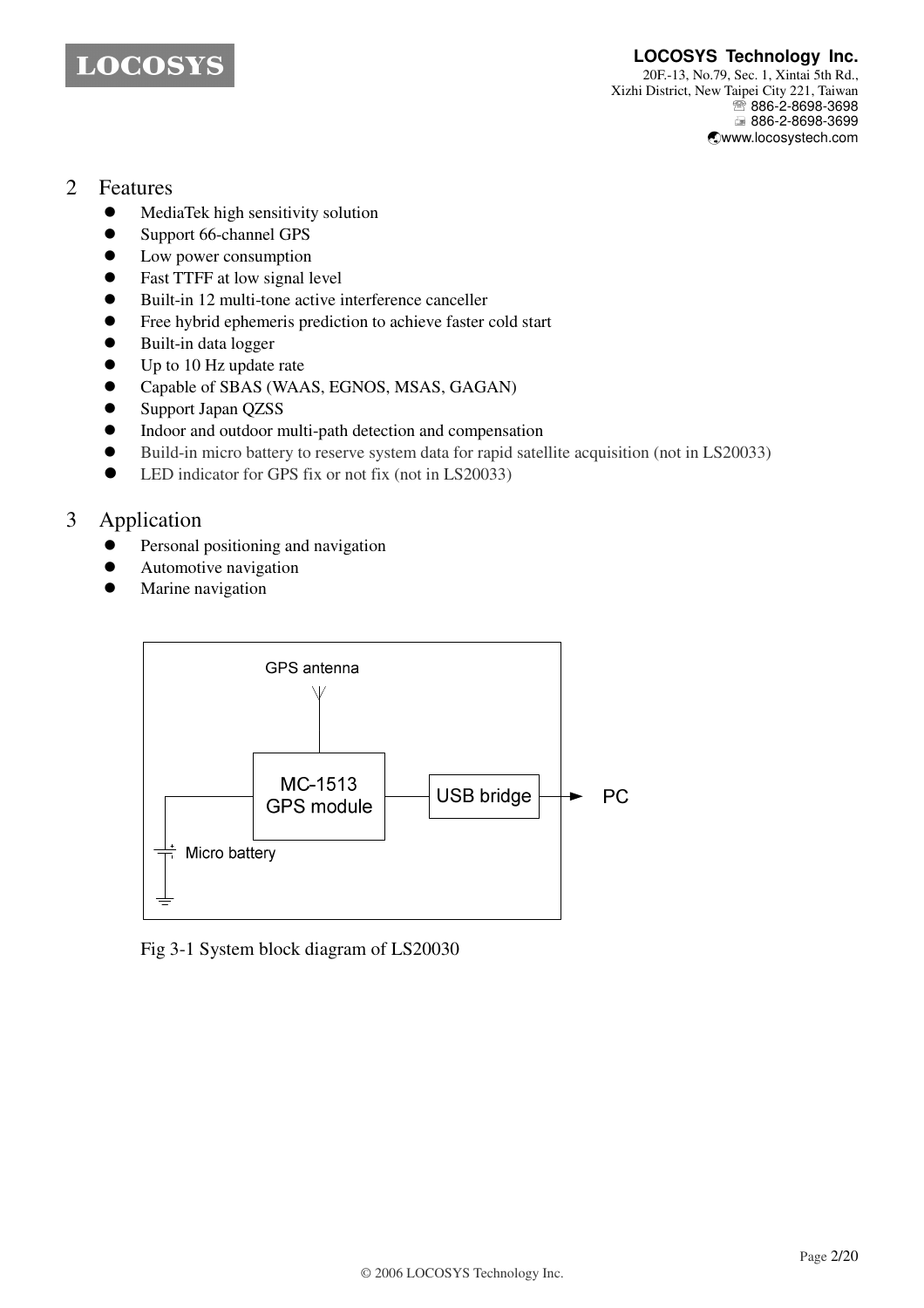



Fig 3-2 System block diagram of LS20031



Fig 3-3 System block diagram of LS20032



Fig 3-4 System block diagram of LS20033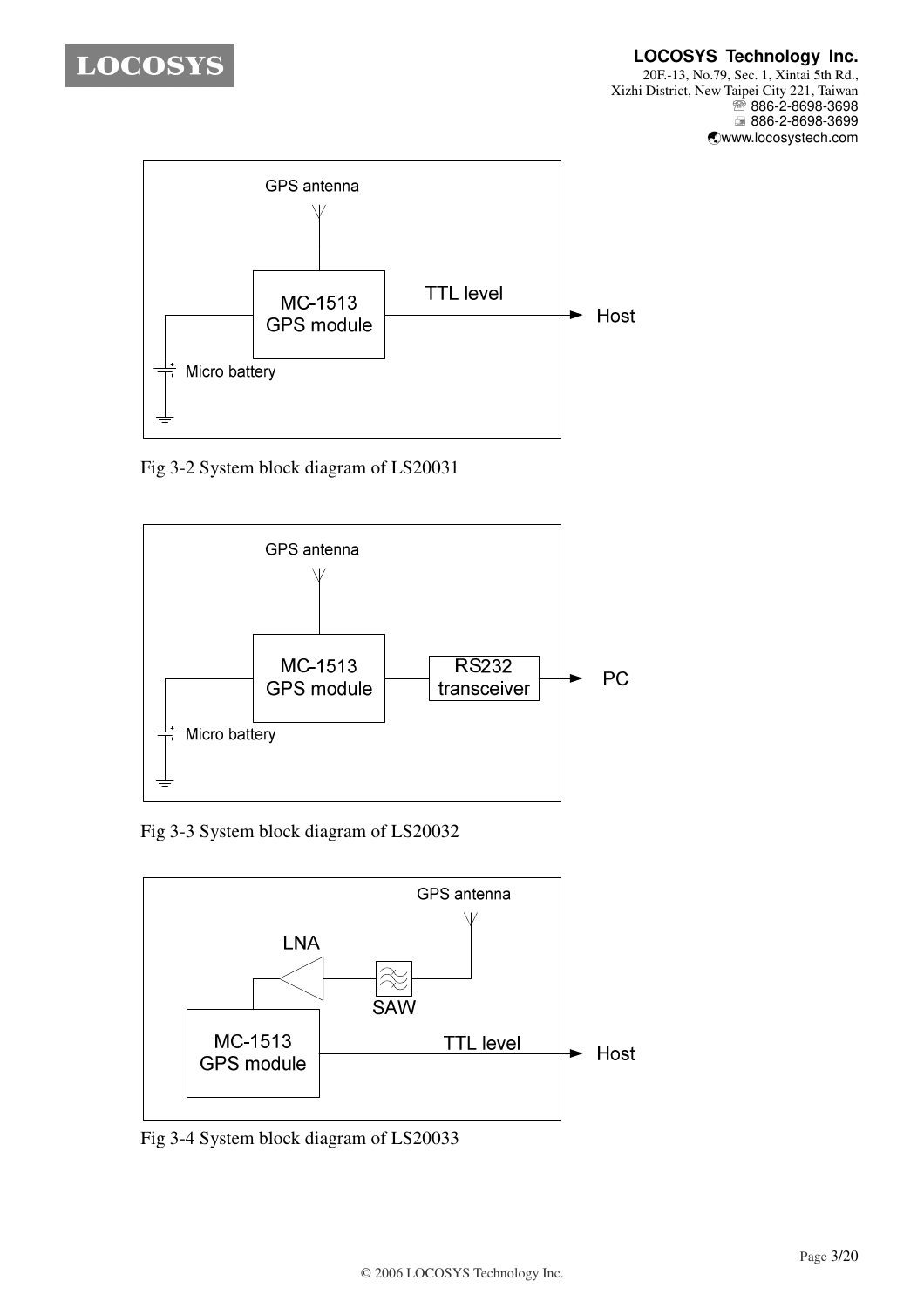# 4 GPS receiver

| Chip                     | MediaTek MT3339                                   |                                                                         |  |  |
|--------------------------|---------------------------------------------------|-------------------------------------------------------------------------|--|--|
| Frequency                | L1 1575.42MHz, C/A code                           |                                                                         |  |  |
| <b>Channels</b>          | Support 66 channels (22 Tracking, 66 Acquisition) |                                                                         |  |  |
| Update rate              | 1Hz default, up to 10Hz                           |                                                                         |  |  |
|                          | Hot start (Open Sky)                              | $\langle$ 1s (typical)                                                  |  |  |
| <b>Acquisition Time</b>  | Cold Start (Open Sky)                             | 32s (typical) without AGPS                                              |  |  |
|                          |                                                   | <15s (typical) with AGPS (hybrid ephemeris prediction)                  |  |  |
| <b>Position Accuracy</b> | Autonomous                                        | 3m (2D RMS)                                                             |  |  |
|                          | <b>SBAS</b>                                       | 2.5m (depends on accuracy of correction data)                           |  |  |
| Datum                    | WGS-84 (default)                                  |                                                                         |  |  |
| Max. Altitude            | $< 50,000 \text{ m}$                              |                                                                         |  |  |
| Max. Velocity            | $< 515$ m/s                                       |                                                                         |  |  |
| Protocol Support         |                                                   | 9600 bps <sup>(1)</sup> , 8 data bits, no parity, 1 stop bits (default) |  |  |
|                          | NMEA 0183 ver 3.01                                | 1Hz: GGA, GLL, GSA, GSV, RMC, VTG                                       |  |  |

Note 1: Both baud rate and output message rate are configurable to be factory default.

# 5 Software interface

# 5.1 NMEA output message

*Table 5.1-1 NMEA output message*

| <b>NMEA</b> record | <b>Description</b>                       |
|--------------------|------------------------------------------|
| <b>GGA</b>         | Global positioning system fixed data     |
| <b>GLL</b>         | Geographic position - latitude/longitude |
| <b>GSA</b>         | <b>GNSS DOP</b> and active satellites    |
| <b>GSV</b>         | GNSS satellites in view                  |
| <b>RMC</b>         | Recommended minimum specific GNSS data   |
| <b>VTG</b>         | Course over ground and ground speed      |

### **GGA--- Global Positioning System Fixed Data**

Table 5.1-2 contains the values for the following example:

\$GPGGA,053740.000,2503.6319,N,12136.0099,E,1,08,1.1,63.8,M,15.2,M,,0000\*64

#### *Table5.1- 2* GGA Data Format

| <b>Name</b> | Example    | <b>Units</b> | <b>Description</b>  |
|-------------|------------|--------------|---------------------|
| Message ID  | \$GPGGA    |              | GGA protocol header |
| UTC Time    | 053740.000 |              | lhhmmss.sss         |
| Latitude    | 2503.6319  |              | lddmm.mmmm          |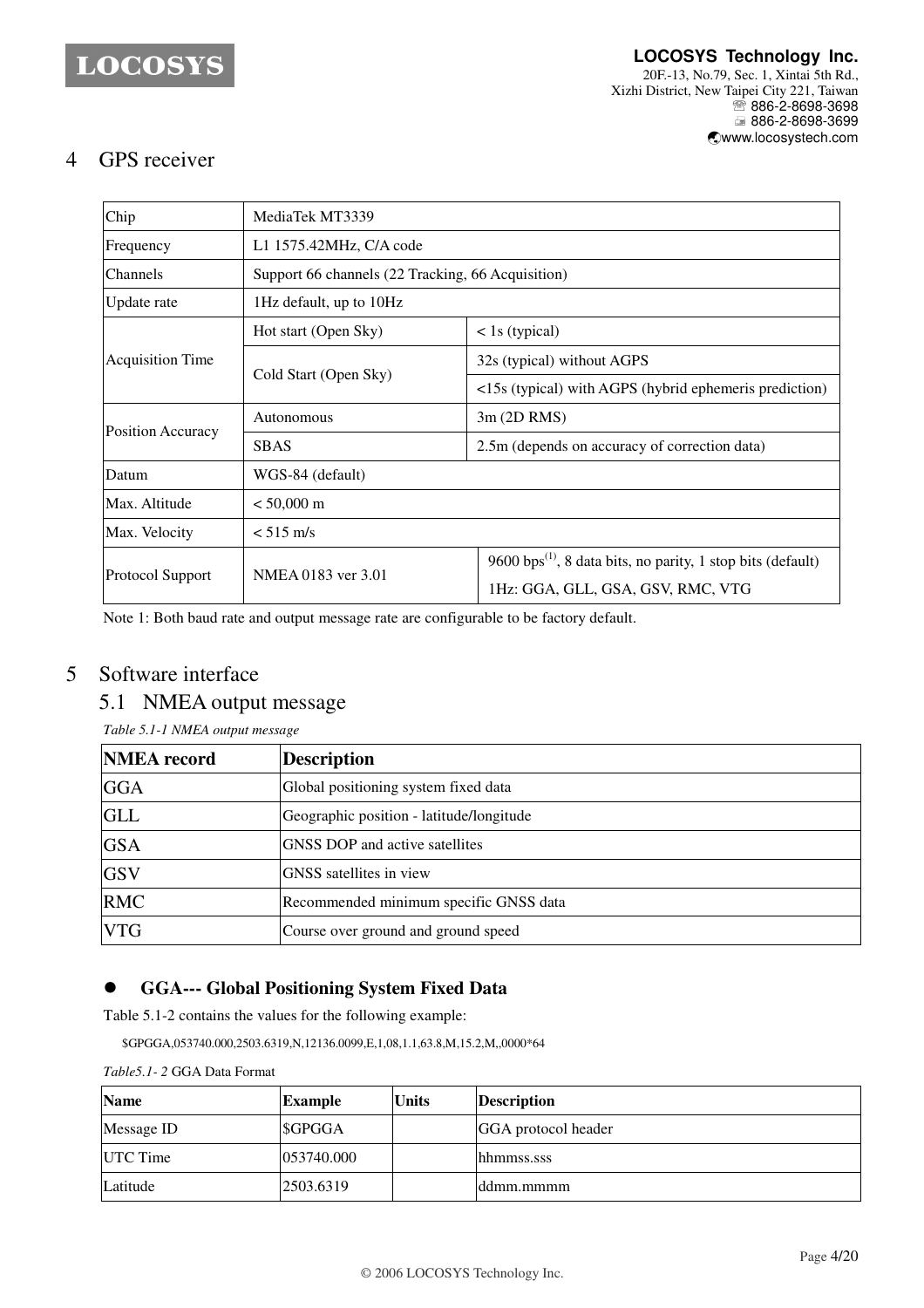

**LOCOSYS Technology Inc.**

20F.-13, No.79, Sec. 1, Xintai 5th Rd., Xizhi District, New Taipei City 221, Taiwan <sup>®</sup>886-2-8698-3698 ■ 886-2-8698-3699 -www.locosystech.com

| N/S indicator          | N          |        | N=north or S=south                |
|------------------------|------------|--------|-----------------------------------|
| Longitude              | 12136.0099 |        | dddmm.mmmm                        |
| E/W Indicator          | E          |        | E=east or W=west                  |
| Position Fix Indicator | 1          |        | See Table 5.1-3                   |
| <b>Satellites Used</b> | 08         |        | Range 0 to 12                     |
| <b>HDOP</b>            | 1.1        |        | Horizontal Dilution of Precision  |
| <b>MSL Altitude</b>    | 63.8       | mters  |                                   |
| Units                  | M          | mters  |                                   |
| Geoid Separation       | 15.2       | mters  |                                   |
| Units                  | M          | mters  |                                   |
| Age of Diff. Corr.     |            | second | Null fields when DGPS is not used |
| Diff. Ref. Station ID  | 0000       |        |                                   |
| Checksum               | $*64$      |        |                                   |
| $<$ CR> <lf></lf>      |            |        | End of message termination        |

*Table 5.1-3* Position Fix Indicators

| Value   | Description                           |
|---------|---------------------------------------|
|         | Fix not available or invalid          |
|         | GPS SPS Mode, fix valid               |
|         | Differential GPS, SPS Mode, fix valid |
| $3 - 5$ | Not supported                         |
|         | Dead Reckoning Mode, fix valid        |

## **GLL--- Geographic Position – Latitude/Longitude**

Table 5.1-4 contains the values for the following example:

\$GPGLL,2503.6319,N,12136.0099,E,053740.000,A,A\*52

*Table 5.1-4* GLL Data Format

| <b>Name</b>     | <b>Example</b> | <b>Units</b> | <b>Description</b>                            |
|-----------------|----------------|--------------|-----------------------------------------------|
| Message ID      | <b>SGPGLL</b>  |              | GLL protocol header                           |
| Latitude        | 2503.6319      |              | ddmm.mmmm                                     |
| N/S indicator   | N              |              | $N =$ north or S $=$ south                    |
| Longitude       | 12136.0099     |              | dddmm.mmmm                                    |
| E/W indicator   | E              |              | E=east or W=west                              |
| <b>UTC</b> Time | 053740.000     |              | hhmmss.sss                                    |
| <b>Status</b>   | A              |              | A=data valid or V=data not valid              |
| Mode            | A              |              | A=autonomous, D=DGPS, E=DR, N=Data not valid, |
|                 |                |              | <b>R</b> =Coarse Position, S=Simulator        |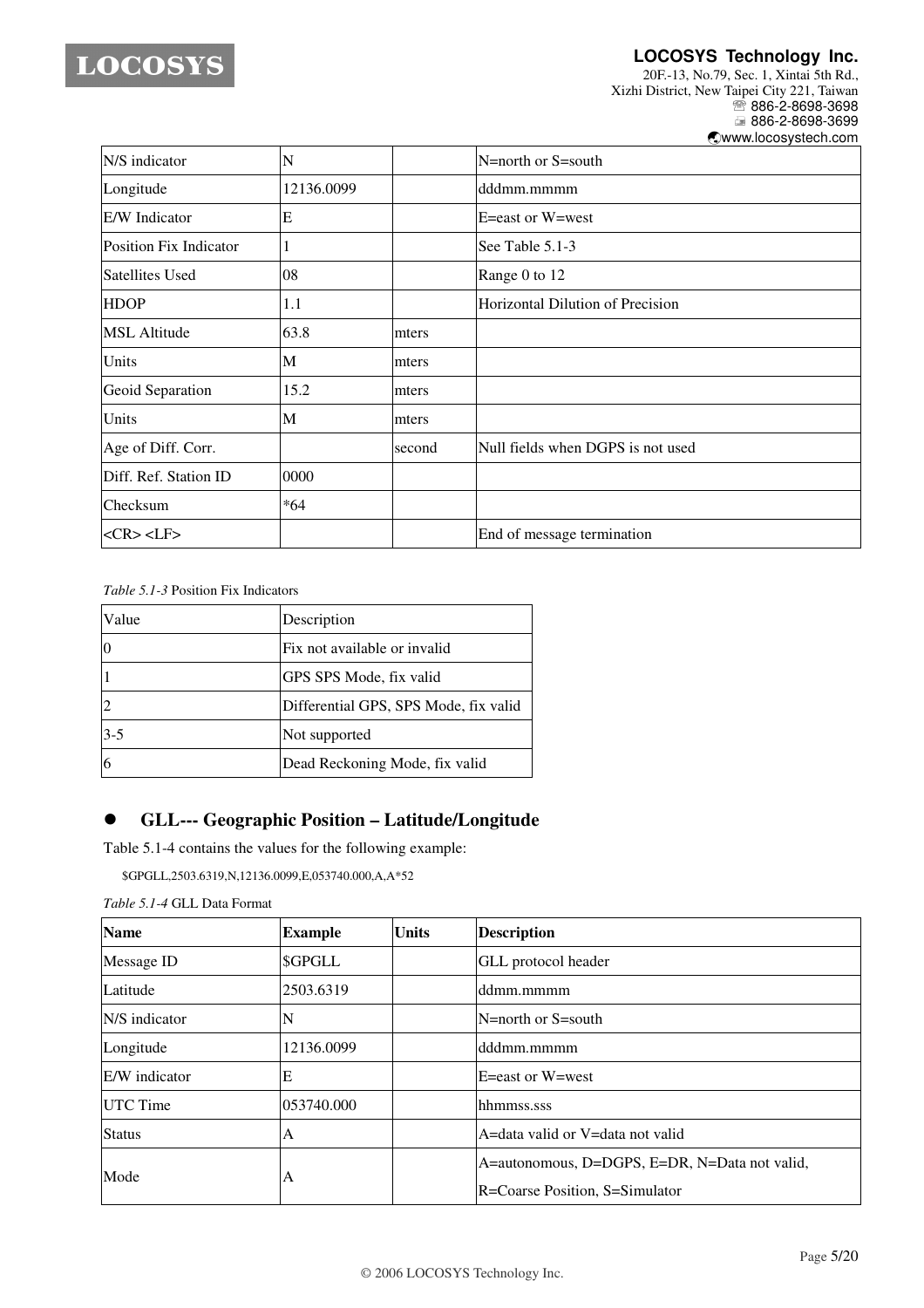

#### **LOCOSYS Technology Inc.**

20F.-13, No.79, Sec. 1, Xintai 5th Rd., Xizhi District, New Taipei City 221, Taiwan <sup>■</sup>886-2-8698-3698 886-2-8698-3699 -www.locosystech.com

| Checksum                           | $*5^{\circ}$ |                            |  |
|------------------------------------|--------------|----------------------------|--|
| $<$ CR $>$ <lf<math>&gt;</lf<math> |              | End of message termination |  |

#### **GSA---GNSS DOP and Active Satellites**

Table 5.1-5 contains the values for the following example:

\$GPGSA,A,3,24,07,17,11,28,08,20,04,,,,,2.0,1.1,1.7\*35

*Table 5.1-5* GSA Data Format

| <b>Name</b>          | <b>Example</b> | <b>Units</b> | <b>Description</b>               |
|----------------------|----------------|--------------|----------------------------------|
| Message ID           | \$GPGSA        |              | GSA protocol header              |
| Mode 1               | А              |              | See Table 5.1-6                  |
| Mode 2               | 3              |              | See Table 5.1-7                  |
| ID of satellite used | 24             |              | Sy on Channel 1                  |
| ID of satellite used | 07             |              | Sy on Channel 2                  |
| .                    |                |              | .                                |
| ID of satellite used |                |              | Sy on Channel 12                 |
| <b>PDOP</b>          | 2.0            |              | Position Dilution of Precision   |
| <b>HDOP</b>          | 1.1            |              | Horizontal Dilution of Precision |
| <b>VDOP</b>          | 1.7            |              | Vertical Dilution of Precision   |
| Checksum             | $*35$          |              |                                  |
| $<$ CR> <lf></lf>    |                |              | End of message termination       |

*Table 5.1-6 Mode 1*

| <b>Value</b> | Description                                     |  |  |
|--------------|-------------------------------------------------|--|--|
|              | Manual-forced to operate in 2D or 3D mode       |  |  |
|              | Automatic-allowed to automatically switch 2D/3D |  |  |

*Table 5.1-7 Mode 2*

| Value          | Description       |
|----------------|-------------------|
|                | Fix not available |
| $\overline{2}$ | ΖU                |
| $\overline{3}$ | 3D                |

### **GSV---GNSS Satellites in View**

Table 5.1-8 contains the values for the following example:

\$GPGSV,3,1,12,28,81,285,42,24,67,302,46,31,54,354,,20,51,077,46\*73

\$GPGSV,3,2,12,17,41,328,45,07,32,315,45,04,31,250,40,11,25,046,41\*75

\$GPGSV,3,3,12,08,22,214,38,27,08,190,16,19,05,092,33,23,04,127,\*7B

*Table 5.1-8* GSV Data Format

| <b>Name</b> | ∪nits<br>______ | <b>escription</b><br>$ -$ |
|-------------|-----------------|---------------------------|
|-------------|-----------------|---------------------------|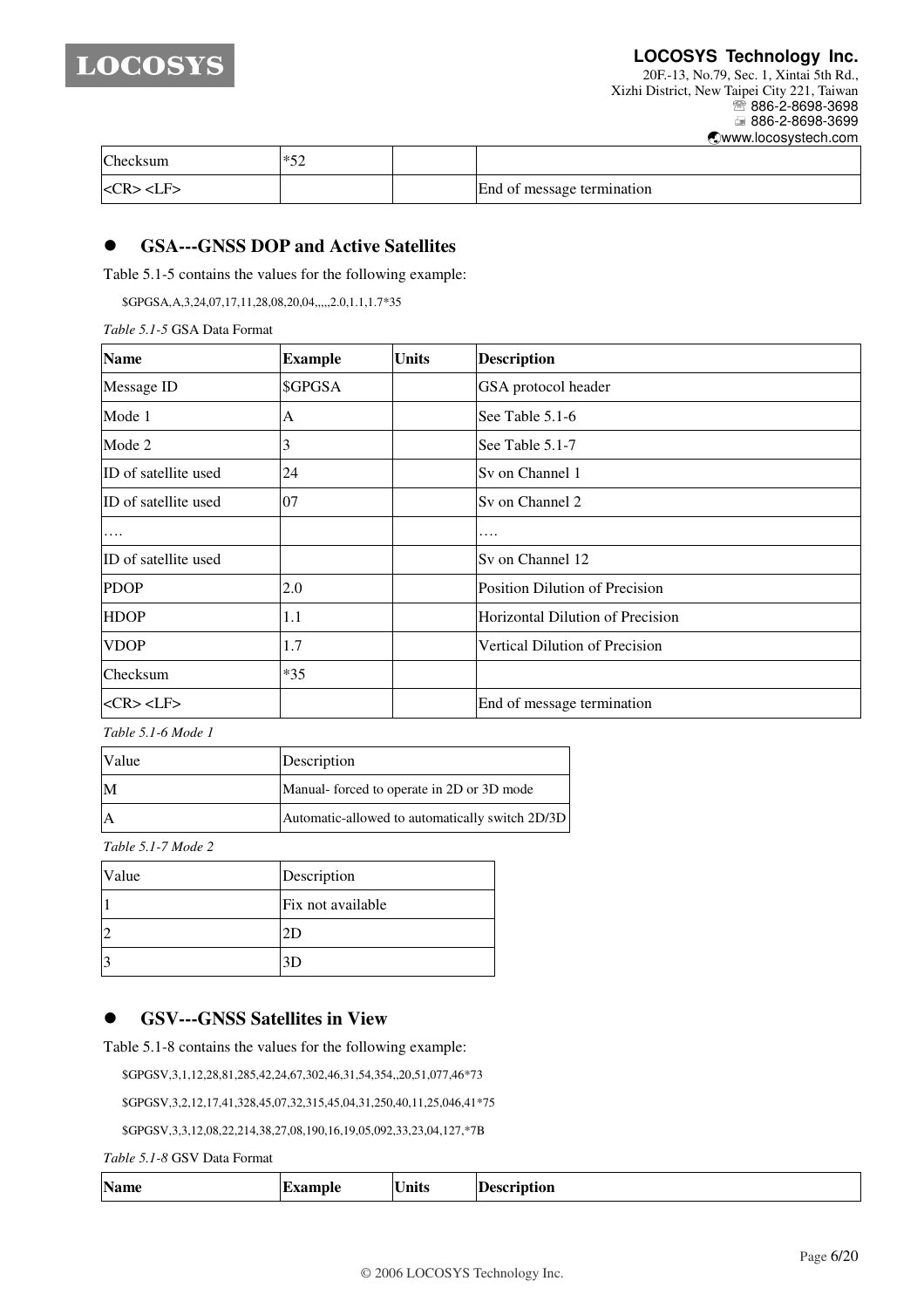**LOCOSYS Technology Inc.** 20F.-13, No.79, Sec. 1, Xintai 5th Rd., Xizhi District, New Taipei City 221, Taiwan <sup>®</sup>886-2-8698-3698 ■ 886-2-8698-3699 -www.locosystech.com

| Message ID                            | \$GPGSV |         | GSV protocol header                                |
|---------------------------------------|---------|---------|----------------------------------------------------|
| Total number of messages <sup>1</sup> | 3       |         | Range 1 to 4                                       |
| Message number <sup>1</sup>           |         |         | Range 1 to 4                                       |
| Satellites in view                    | 12      |         |                                                    |
| Satellite ID                          | 28      |         | Channel 1 (Range 01 to 196)                        |
| Elevation                             | 81      | degrees | Channel 1 (Range 00 to 90)                         |
| Azimuth                               | 285     | degrees | Channel 1 (Range 000 to 359)                       |
| SNR (C/No)                            | 42      | $dB-Hz$ | Channel 1 (Range 00 to 99, null when not tracking) |
| Satellite ID                          | 20      |         | Channel 4 (Range 01 to 32)                         |
| Elevation                             | 51      | degrees | Channel 4 (Range 00 to 90)                         |
| Azimuth                               | 077     | degrees | Channel 4 (Range 000 to 359)                       |
| SNR (C/No)                            | 46      | $dB-Hz$ | Channel 4 (Range 00 to 99, null when not tracking) |
| <b>Checksum</b>                       | $*73$   |         |                                                    |
| $<$ CR> $<$ LF>                       |         |         | End of message termination                         |

1. Depending on the number of satellites tracked multiple messages of GSV data may be required.

### **RMC---Recommended Minimum Specific GNSS Data**

Table 5.1-9 contains the values for the following example:

\$GPRMC,053740.000,A,2503.6319,N,12136.0099,E,2.69,79.65,100106,,,A\*53

| <b>Name</b>        | <b>Example</b> | <b>Units</b> | <b>Description</b>                            |
|--------------------|----------------|--------------|-----------------------------------------------|
| Message ID         | <b>\$GPRMC</b> |              | RMC protocol header                           |
| <b>UTC</b> Time    | 053740.000     |              | hhmmss.sss                                    |
| <b>Status</b>      | А              |              | A=data valid or V=data not valid              |
| Latitude           | 2503.6319      |              | ddmm.mmmm                                     |
| N/S Indicator      | N              |              | N=north or S=south                            |
| Longitude          | 12136.0099     |              | dddmm.mmmm                                    |
| E/W Indicator      | E              |              | E=east or W=west                              |
| Speed over ground  | 2.69           | knots        | True                                          |
| Course over ground | 79.65          | degrees      |                                               |
| Date               | 100106         |              | ddmmyy                                        |
| Magnetic variation |                | degrees      |                                               |
| Variation sense    |                |              | E=east or W=west (Not shown)                  |
|                    |                |              | A=autonomous, D=DGPS, E=DR, N=Data not valid, |
| Mode               | A              |              | R=Coarse Position, S=Simulator                |
| Checksum           | $*53$          |              |                                               |
| $<$ CR> $<$ LF>    |                |              | End of message termination                    |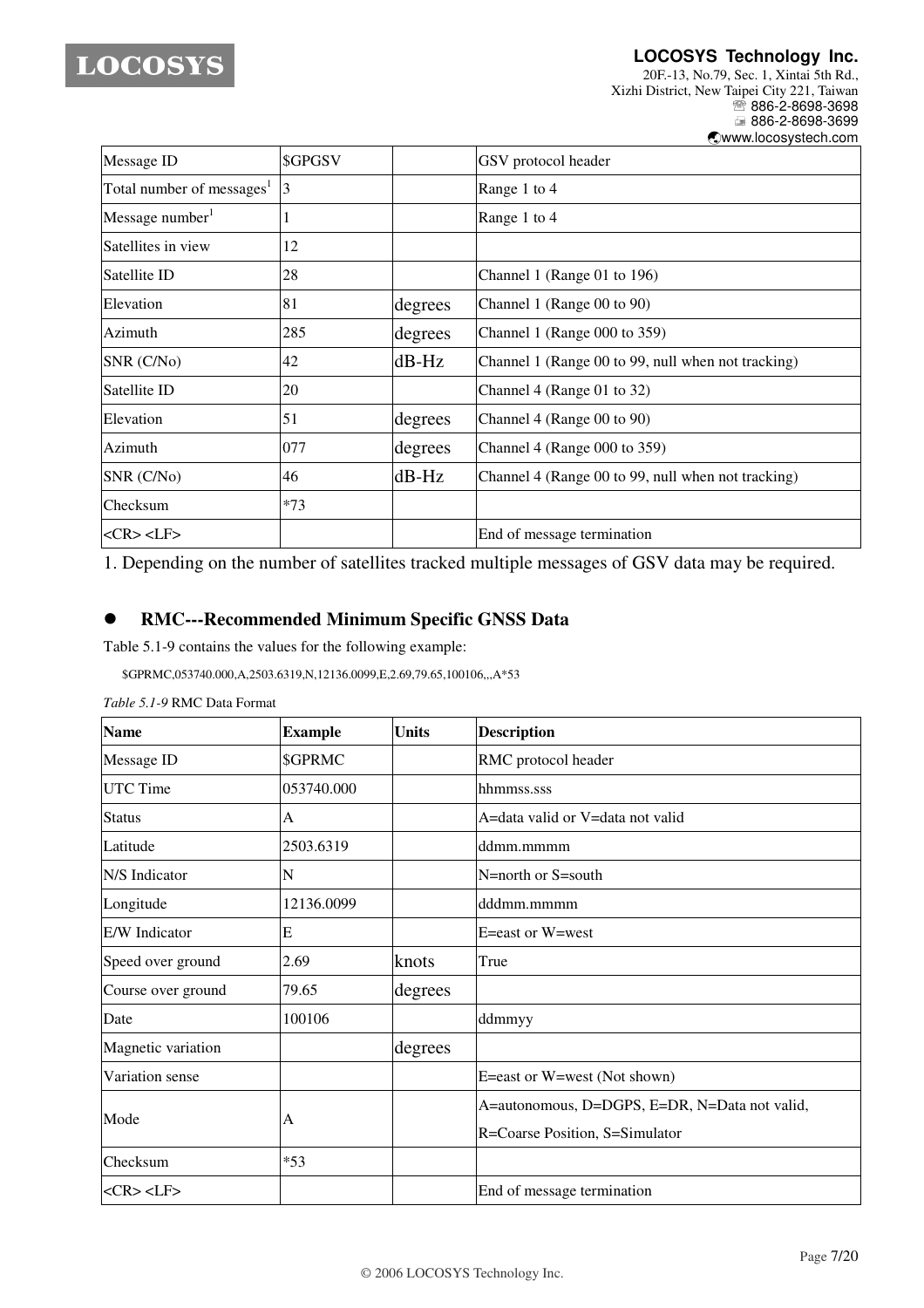

#### **LOCOSYS Technology Inc.** 20F.-13, No.79, Sec. 1, Xintai 5th Rd., Xizhi District, New Taipei City 221, Taiwan **<sup></sub> 8</sup>886-2-8698-3698**  886-2-8698-3699 -www.locosystech.com

### **VTG---Course Over Ground and Ground Speed**

Table 5.1-10 contains the values for the following example:

\$GPVTG,79.65,T,,M,2.69,N,5.0,K,A\*38

*Table 5.1-10* VTG Data Format

| <b>Name</b>        | <b>Example</b> | <b>Units</b> | <b>Description</b>                                                              |
|--------------------|----------------|--------------|---------------------------------------------------------------------------------|
| Message ID         | \$GPVTG        |              | VTG protocol header                                                             |
| Course over ground | 79.65          | degrees      | Measured heading                                                                |
| Reference          | T              |              | True                                                                            |
| Course over ground |                | degrees      | Measured heading                                                                |
| Reference          | M              |              | Magnetic                                                                        |
| Speed over ground  | 2.69           | knots        | Measured speed                                                                  |
| Units              | N              |              | Knots                                                                           |
| Speed over ground  | 5.0            | km/hr        | Measured speed                                                                  |
| Units              | K              |              | Kilometer per hour                                                              |
| Mode               | А              |              | A=autonomous, D=DGPS, E=DR, N=Data not valid,<br>R=Coarse Position, S=Simulator |
| Checksum           | $*38$          |              |                                                                                 |
| $<$ CR> $<$ LF>    |                |              | End of message termination                                                      |

# 5.2 Proprietary NMEA input message

Please refer to MTK proprietary message.

## 5.3 Examples to configure the power mode of GPS module

The GPS module supports different power modes that user can configure by issuing software commands.

### 5.3.1 Standby mode

User can issue software command to make GPS module go into standby mode that consumes less than 200uA current. GPS module will be awaked when receiving any byte. The following flow chart is an example to make GPS module go into standby mode and then wake up.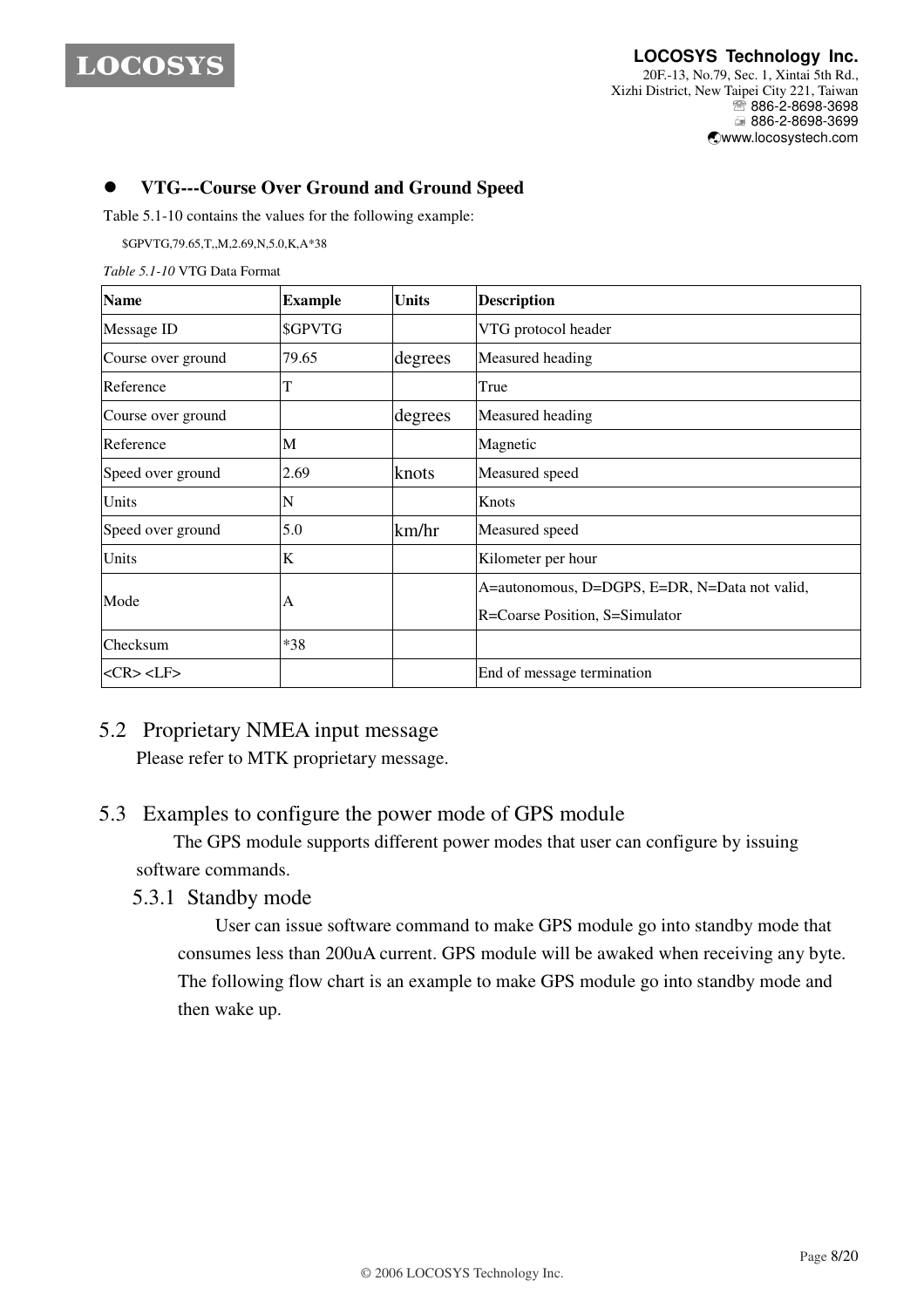#### **LOCOSYS Technology Inc.** 20F.-13, No.79, Sec. 1, Xintai 5th Rd., Xizhi District, New Taipei City 221, Taiwan **<sup></sub> 8</sup>886-2-8698-3698**



# 5.3.2 Periodic mode

When GPS module is commanded to periodic mode, it will be in operation and standby periodically. Its status of power consumption is as below chart.



The following flow chart is an example to make GPS module go into periodic mode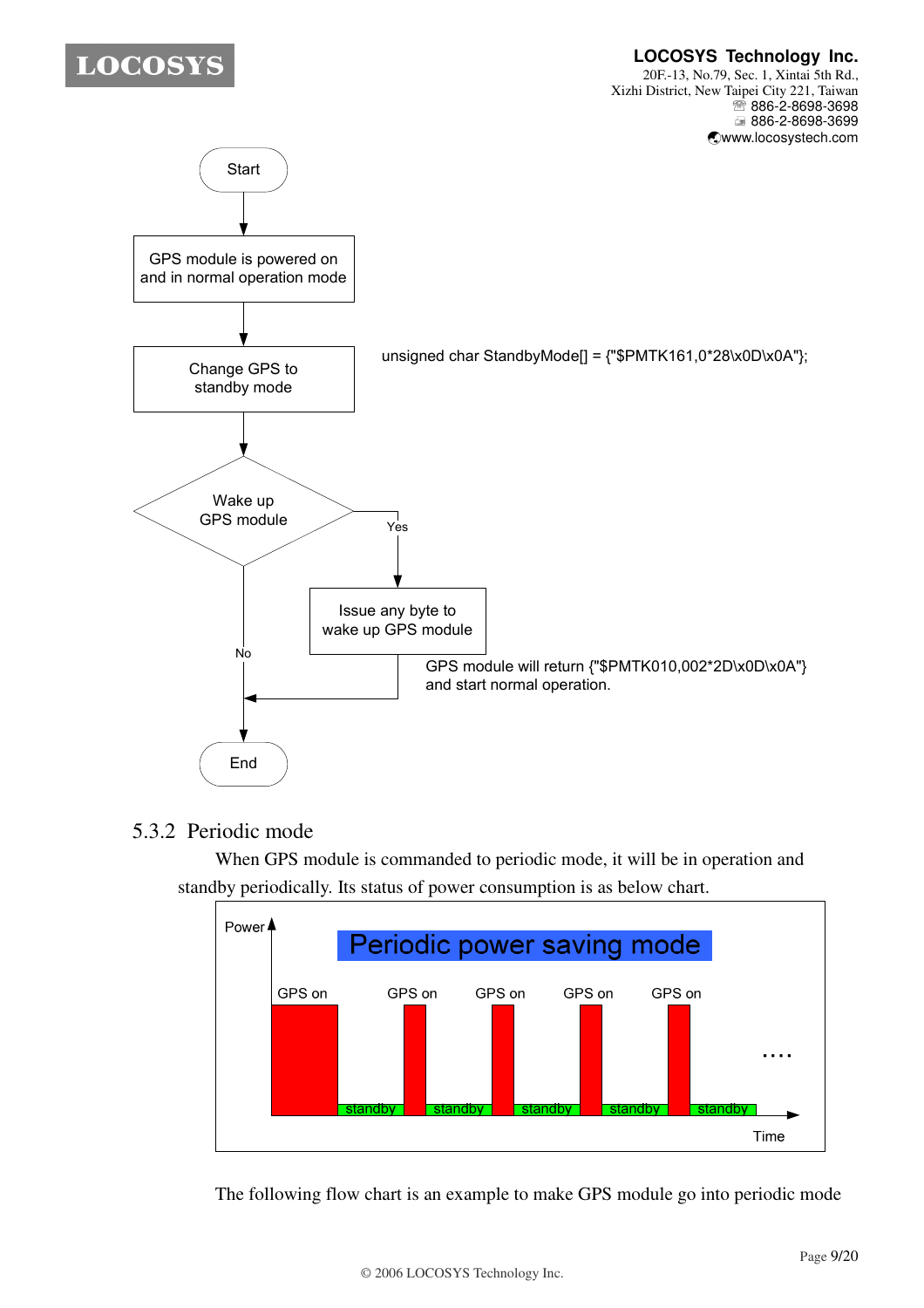

**LOCOSYS Technology Inc.** 20F.-13, No.79, Sec. 1, Xintai 5th Rd., Xizhi District, New Taipei City 221, Taiwan **<sup></sub> 886-2-8698-3698**</sup> 886-2-8698-3699 -www.locosystech.com

and then back to normal operation mode.



# 5.3.3 AlwaysLocate<sup>TM</sup> mode

AlwaysLocate<sup>TM</sup> is an intelligent controller of periodic mode. Depending on the environment and motion conditions, GPS module can adaptively adjust working/standby time to achieve balance of positioning accuracy and power consumption. In this mode, the host CPU does not need to control GPS module until the host CPU needs the GPS position data. The following flow chart is an example to make GPS module go into AlwaysLocate<sup>Tm</sup> mode and then back to normal operation mode.

Note: AlwaysLocate<sup>TM</sup> is a trade mark of MTK.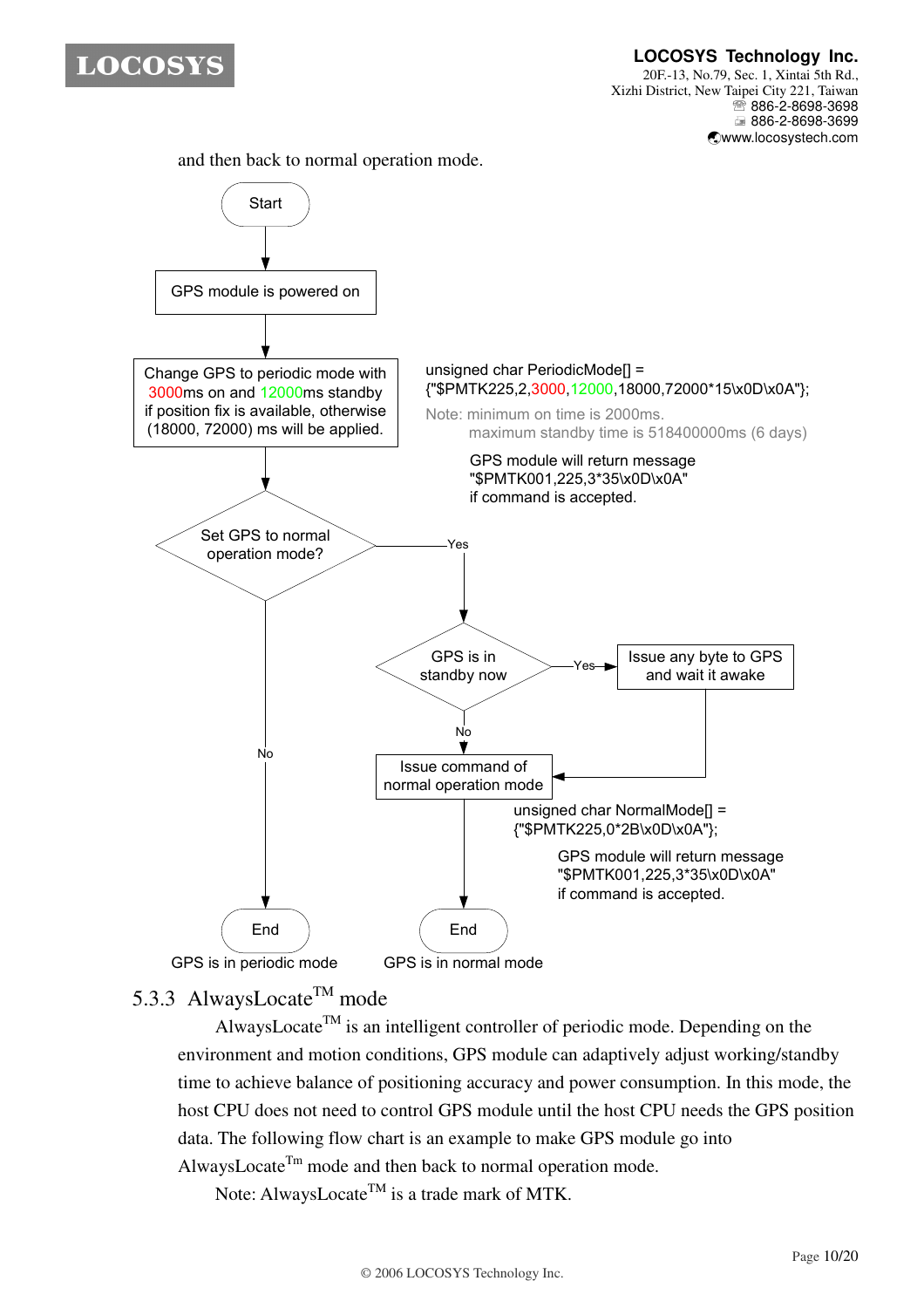**LOCOSYS Technology Inc.**

20F.-13, No.79, Sec. 1, Xintai 5th Rd., Xizhi District, New Taipei City 221, Taiwan **<sup></sub> 8</sup>886-2-8698-3698**  886-2-8698-3699 -www.locosystech.com



# 5.4 Data logger

The GPS module has internal flash memory for logging GPS data. The configurations include time interval, distance, speed, logging mode, and … etc. For more information, please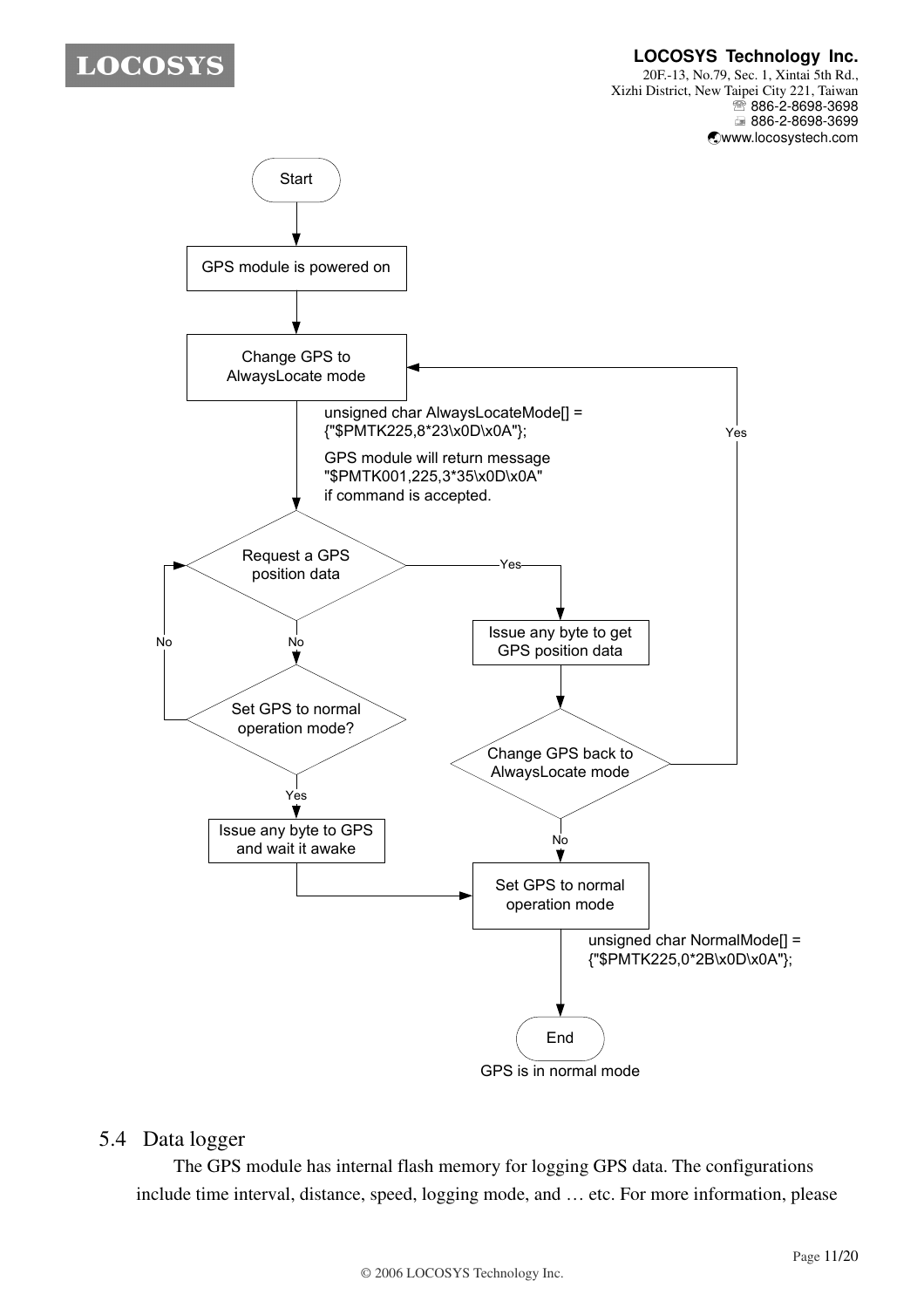

contact us.

# 5.5 Examples to configure the update rate of GPS module

The GPS module supports up to 10Hz update rate that user can configure by issuing software commands. Note that the configurations by software commands are stored in the battery-backed SRAM that is powered through VBACKUP pin. Once it drains out, the default/factory settings will be applied.

Due to the transmitting capacity per second of the current baud rate, GPS module has to be changed to higher baud rate for high update rate of position fix. The user can use the following software commands to change baud rate.

| Baud rate       | Software command                       |
|-----------------|----------------------------------------|
| Factory default | \$PMTK251,0*28 <cr><lf></lf></cr>      |
| 4800            | \$PMTK251,4800*14 <cr><lf></lf></cr>   |
| 9600            | \$PMTK251,9600*17 <cr><lf></lf></cr>   |
| 19200           | \$PMTK251,19200*22 <cr><lf></lf></cr>  |
| 38400           | \$PMTK251,38400*27 <cr><lf></lf></cr>  |
| 57600           | \$PMTK251,57600*2C <cr><lf></lf></cr>  |
| 115200          | \$PMTK251,115200*1F <cr><lf></lf></cr> |

Note: <CR> means Carriage Return, i.e. 0x0D in hexadecimal. <LF> means Line Feed, i.e. 0x0A in hexadecimal.

If the user does not want to change baud rate, you can reduce the output NMEA sentences by the following software commands.

| <b>NMEA</b> sentence                                                   | Software command                                                      |  |  |  |
|------------------------------------------------------------------------|-----------------------------------------------------------------------|--|--|--|
| Factory default                                                        | \$PMTK314,-1*04 <cr><lf></lf></cr>                                    |  |  |  |
| Only GLL at 1Hz                                                        |                                                                       |  |  |  |
| Only RMC at 1Hz                                                        |                                                                       |  |  |  |
| Only VTG at 1Hz                                                        |                                                                       |  |  |  |
| Only GGA at 1Hz                                                        |                                                                       |  |  |  |
| Only GSA at 1Hz                                                        |                                                                       |  |  |  |
| Only GSV at 1Hz                                                        |                                                                       |  |  |  |
| Only ZDA at 1Hz                                                        | \$PMTK314,0,0,0,0,0,0,0,0,0,0,0,0,0,0,0,0,0,1,0*29 <cr><lf></lf></cr> |  |  |  |
| RMC, GGA, GSA                                                          |                                                                       |  |  |  |
| at 1Hz and GSV at                                                      |                                                                       |  |  |  |
| $0.2$ Hz                                                               |                                                                       |  |  |  |
| If the command is correct and executed, GPS module will output message |                                                                       |  |  |  |
| \$PMTK001,314,3*36 <cr><lf></lf></cr>                                  |                                                                       |  |  |  |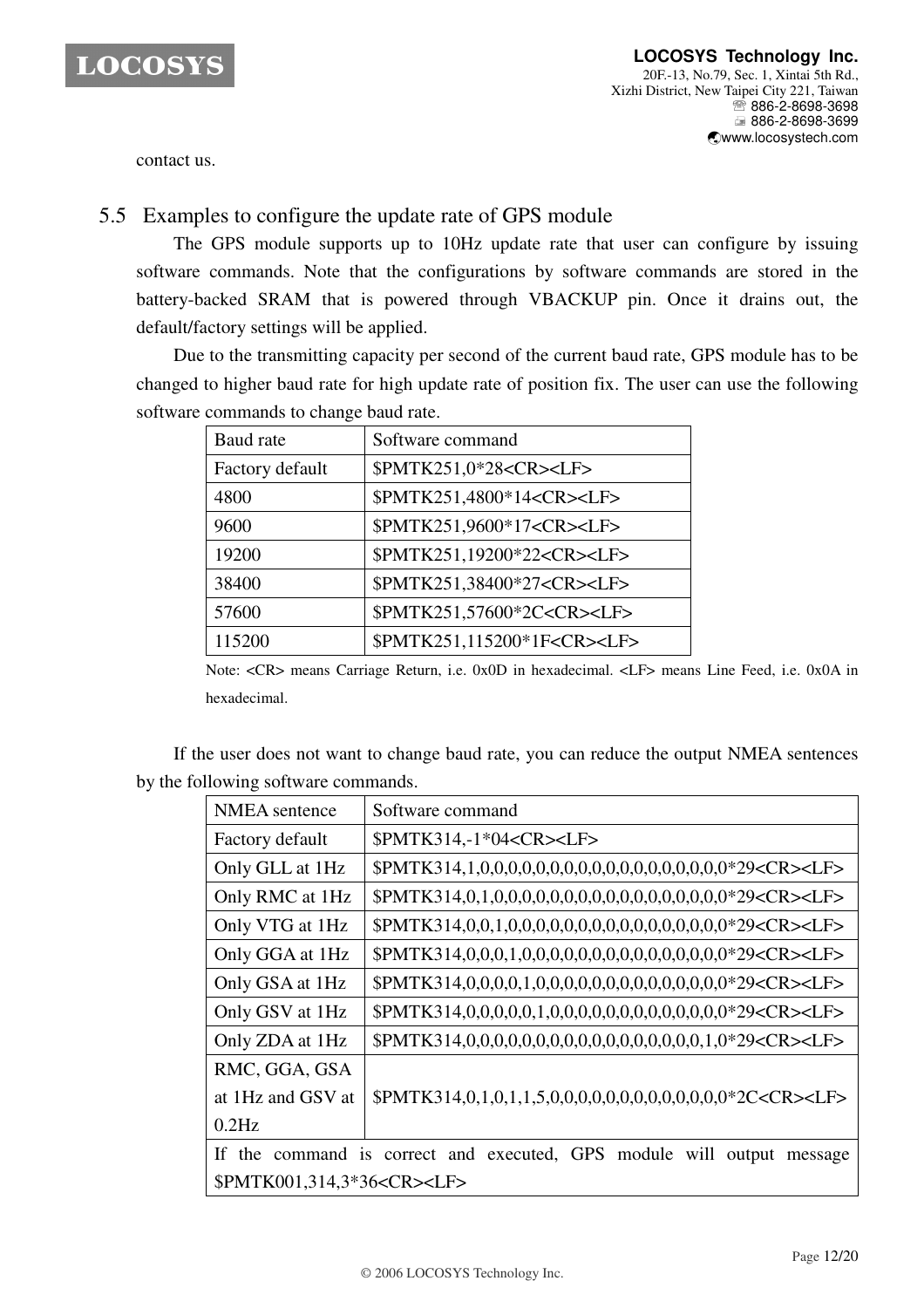

After the GPS module is changed to higher baud rate or reduced NMEA sentence, the user can configure it to high update rate of position fix by the following commands.

| Interval of position fix                                | Software command                     |  |  |
|---------------------------------------------------------|--------------------------------------|--|--|
| Every 100ms $(10 Hz)^{(1)}$                             | \$PMTK220,100*2F <cr><lf></lf></cr>  |  |  |
| Every 200ms (5Hz)                                       | \$PMTK220,200*2C <cr><lf></lf></cr>  |  |  |
| Every $500ms(2Hz)$                                      | \$PMTK220,500*2B <cr><lf></lf></cr>  |  |  |
| Every $1000ms(1Hz)$                                     | \$PMTK220,1000*1F <cr><lf></lf></cr> |  |  |
| Every 2000ms $(0.5 Hz)^{(2)}$                           | \$PMTK220,2000*1C <cr><lf></lf></cr> |  |  |
| If the command is correct and executed, GPS module will |                                      |  |  |
| output message \$PMTK001,220,3*30 <cr><lf></lf></cr>    |                                      |  |  |

Note 1: The minimum interval of position fix is 100ms, i.e. the maximum update rate is 10Hz.

Note 2: The current consumption is the same with the update rate of 1Hz.

# 6 LED indicator

The red LED is an indicator of GPS positioning status. In continuous power mode, it flashes once per second when position is fixed. Otherwise it is off. The timing in detail is as below.



Fig 6.1 LED indicator of GPS positioning status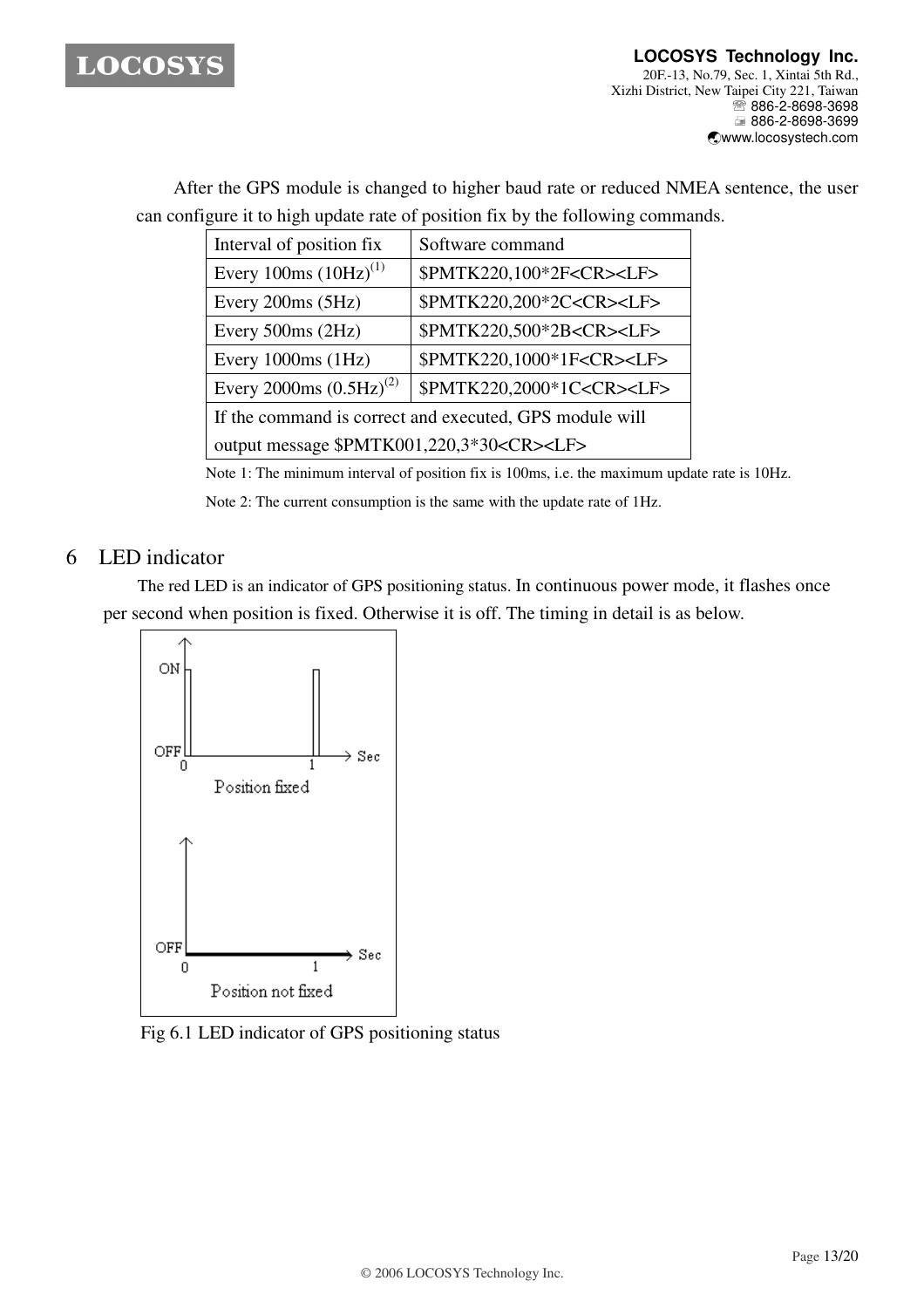

7 Pin assignment and descriptions



Fig 7.1 Pin assignment of LS20030, LS20031 and LS20032



Fig 7.2 Pin assignment of LS20033

# **LS20030**

| Pin#           | Name        |   | <b>Type Description</b> |
|----------------|-------------|---|-------------------------|
|                | <b>VBUS</b> | P | USB power input         |
| $\overline{2}$ | $D-$        |   | D-line                  |
| 3              | D+          |   | $D+$ line               |
| 4              | <b>GND</b>  | P | Ground                  |
|                | Shield      |   | Ground                  |

# **LS20031**

| $Pin#$ Name   |            | Type Description        |
|---------------|------------|-------------------------|
|               | <b>VCC</b> | Power input             |
| $\mathcal{D}$ | RX         | Data input (TTL level)  |
| 3             | TХ         | Data output (TTL level) |
|               | $-ND$      | Ground                  |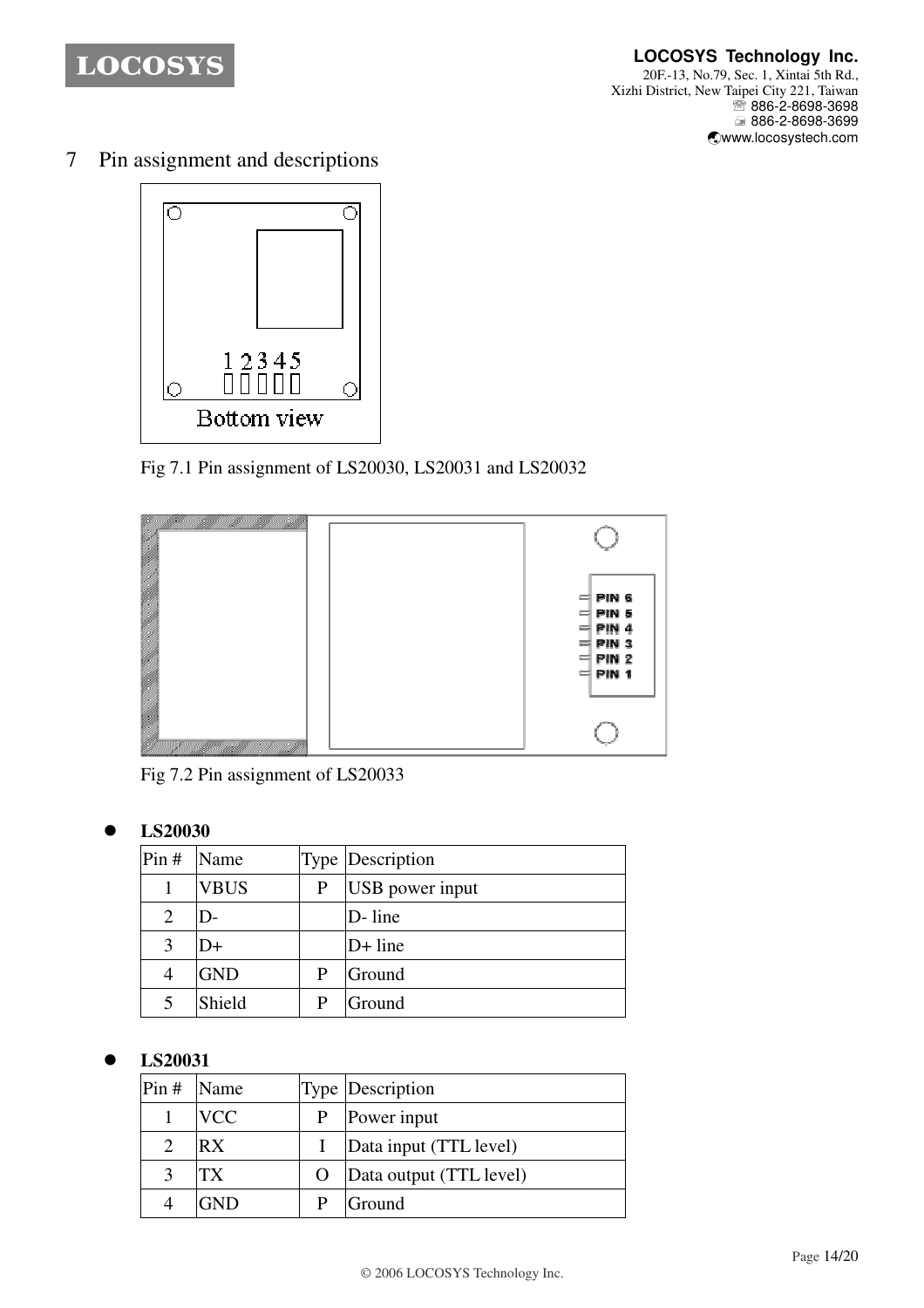

#### **LOCOSYS Technology Inc.**

20F.-13, No.79, Sec. 1, Xintai 5th Rd., Xizhi District, New Taipei City 221, Taiwan <sup>■</sup> 886-2-8698-3698 886-2-8698-3699 -www.locosystech.com

| $\sim$ $\sim$<br>$\overline{\phantom{a}}$<br>$\overline{\phantom{a}}$<br>ັ<br>ັ |  | اصمعت<br><b>UIUUIIU</b> |
|---------------------------------------------------------------------------------|--|-------------------------|
|---------------------------------------------------------------------------------|--|-------------------------|

## **LS20032**

| Pin# | <b>Name</b> | <b>Type Description</b>   |
|------|-------------|---------------------------|
|      | <b>VCC</b>  | Power input               |
| 2    | RX          | Data input (RS232 level)  |
| 3    | TX          | Data output (RS232 level) |
|      | <b>GND</b>  | Ground                    |
|      | GND         | Ground                    |

### **LS20033**

| Pin# | Name           |           | <b>Type Description</b>       |
|------|----------------|-----------|-------------------------------|
|      | <b>VCC</b>     |           | Power input                   |
| 2    | <b>GND</b>     | P         | Ground                        |
| 3    | TX             | $\lambda$ | Data output (TTL level)       |
| 4    | RX             |           | Data input (TTL level)        |
| 5    | <b>GPS LED</b> | O         | LED indicator. See Fig 6.1    |
| 6    | VBACKUP        | P         | Backup battery supply voltage |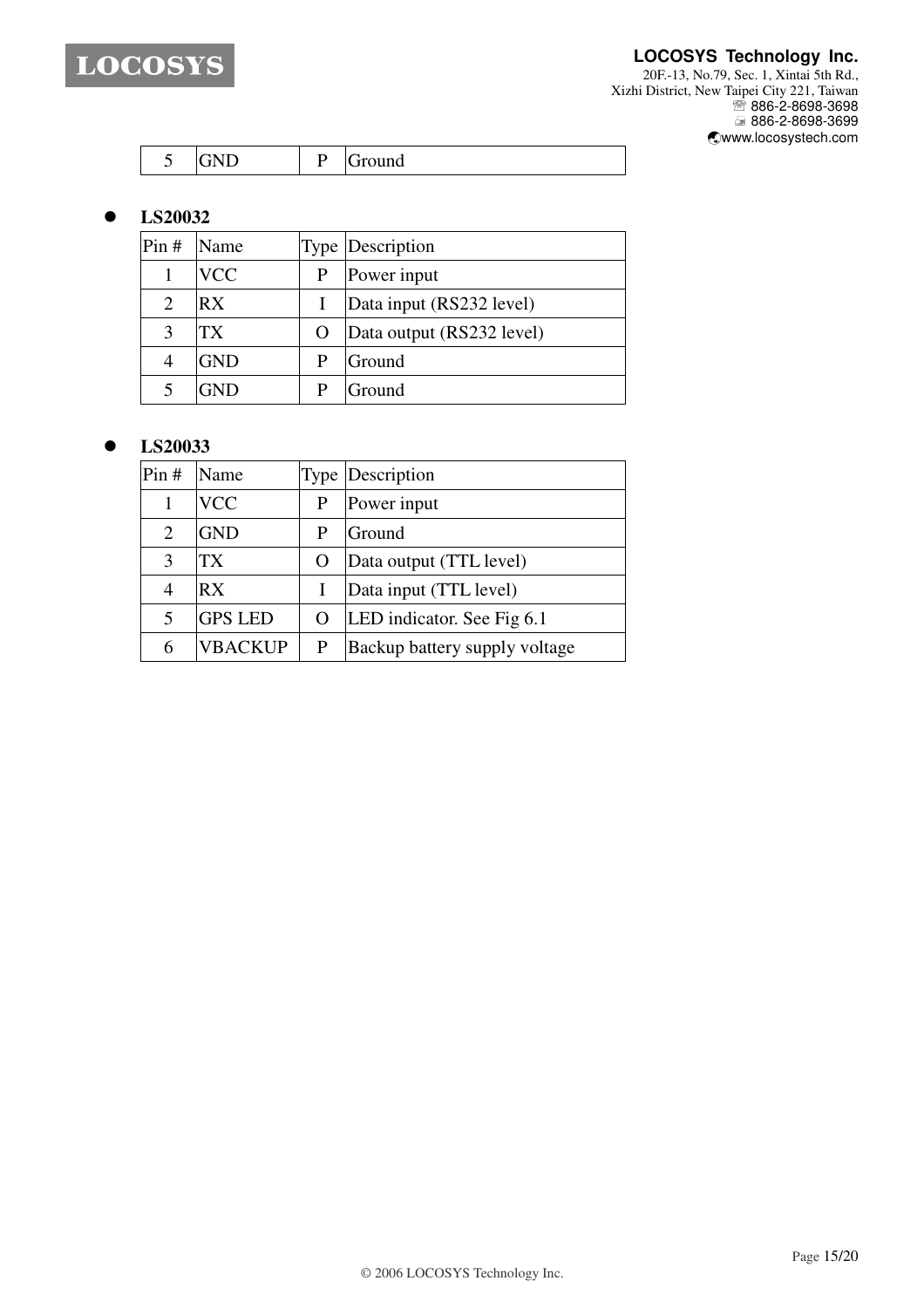**LOCOSYS Technology Inc.** 20F.-13, No.79, Sec. 1, Xintai 5th Rd., Xizhi District, New Taipei City 221, Taiwan <sup>®</sup>886-2-8698-3698 ■ 886-2-8698-3699 -www.locosystech.com

# 8 DC & Temperature characteristics

# 8.1 DC Electrical characteristics

| Parameter                           | Symbol                              | Product | Min.           | Typ.           | Max.         | Units        |
|-------------------------------------|-------------------------------------|---------|----------------|----------------|--------------|--------------|
| Input voltage                       | <b>VCC</b>                          | LS20030 | 4.75           | 5              | 5.25         | V            |
|                                     |                                     | LS20031 | 3              | 3.3            | 4.3          |              |
|                                     |                                     | LS20032 | $\overline{4}$ | 5              | 6            |              |
|                                     |                                     | LS20033 | 3              | 3.3            | 4.3          |              |
| <b>Input Backup Battery Voltage</b> | <b>VBACKUP</b>                      | LS20033 | $\overline{2}$ |                | 4.3          | $\mathbf{V}$ |
| Input current                       | Icc                                 | LS20030 |                | $22^{(1)}$     |              | mA           |
|                                     |                                     | LS20031 |                | $13^{(1)}$     |              |              |
|                                     |                                     | LS20032 |                | $19^{(1)}$     |              |              |
|                                     |                                     | LS20033 |                | $16^{(1)}$     |              |              |
| High Level Input Voltage            | V <sub>I H</sub>                    | LS20031 | 2.0            |                | 3.6          | $\mathbf{V}$ |
|                                     |                                     | LS20033 |                |                |              |              |
| Low Level Input Voltage             | $V_{IL}$                            | LS20031 | $-0.3$         |                |              | $\mathbf V$  |
|                                     |                                     | LS20033 |                |                | 0.8          |              |
| <b>High Level Input Current</b>     | $II$ H                              | LS20031 | $-1$           |                |              | uA           |
|                                     |                                     | LS20033 |                |                | $\mathbf{1}$ |              |
| Low Level Input Current             | $I_{IL}$                            | LS20031 | $-1$           |                |              | uA           |
|                                     |                                     | LS20033 |                |                | $\mathbf{1}$ |              |
| <b>High Level Output Voltage</b>    | $V_{OH}$                            | LS20031 | 2.4            |                |              | $\mathbf V$  |
|                                     |                                     | LS20033 |                |                |              |              |
| Low Level Output Voltage            | $\ensuremath{V}\xspace_{\text{OL}}$ | LS20031 |                |                |              | $\mathbf V$  |
|                                     |                                     | LS20033 |                |                | 0.4          |              |
| <b>High Level Output Current</b>    | <b>I</b> OH                         | LS20031 |                | $\overline{2}$ |              | mA           |
|                                     |                                     | LS20033 |                |                |              |              |
| Low Level Output Current            | $I_{OL}$                            | LS20031 |                |                |              |              |
|                                     |                                     | LS20033 |                | $\overline{2}$ |              | mA           |

1. Measured when position fix (1Hz) is available and the function of self-generated ephemeris prediction is inactive.

## 8.2 Temperature characteristics

| Parameter                    | Symbol      | Product         | Min. | Typ.      | Max. | Units  |
|------------------------------|-------------|-----------------|------|-----------|------|--------|
| <b>Operating Temperature</b> | Topr        | LS20030~LS20033 | -40  |           |      | $\sim$ |
| Storage Temperature          | <b>Tstg</b> | LS20030~LS20033 | -40  | <u>L.</u> |      | $\sim$ |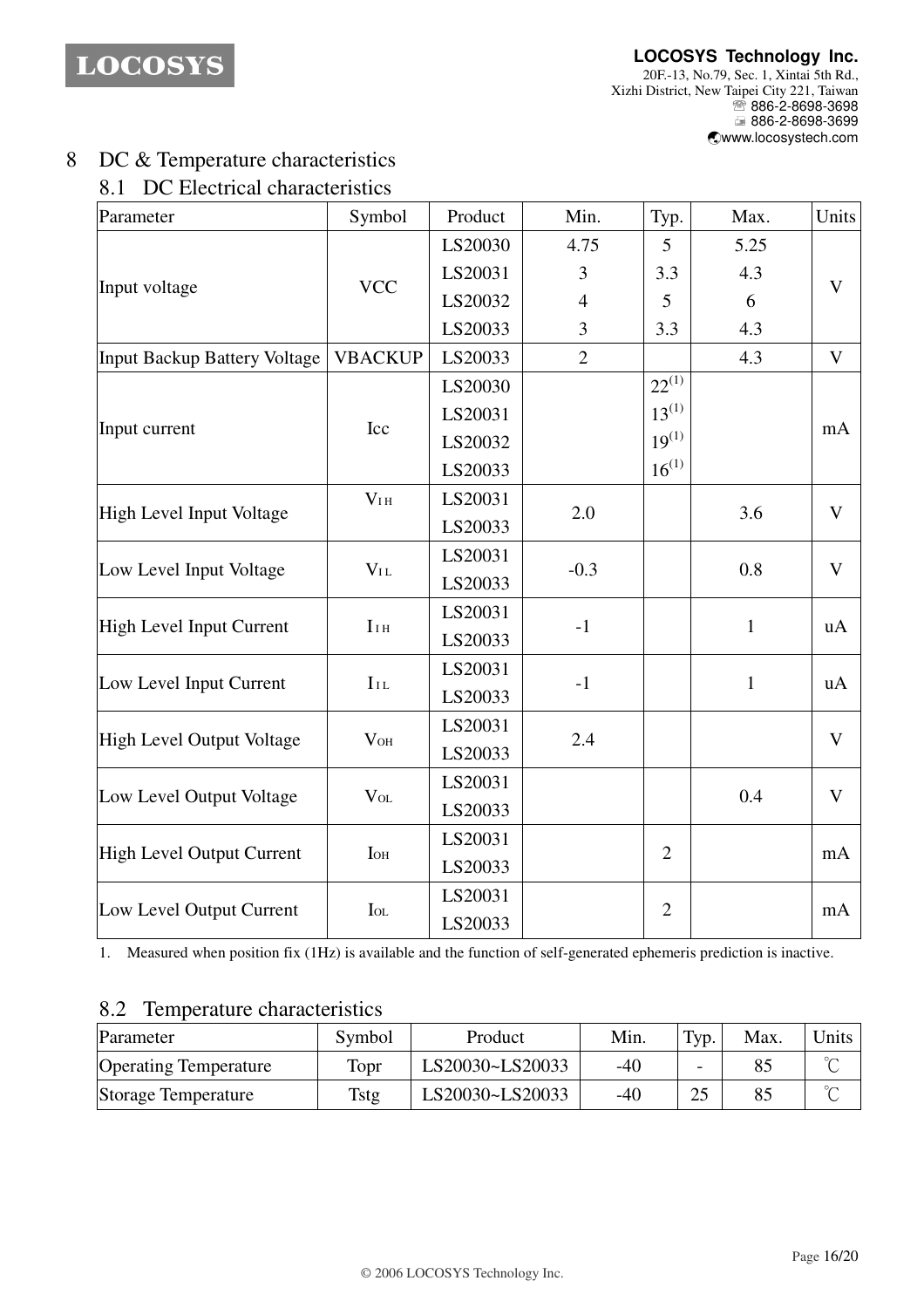**LOCOSYS Technology Inc.** 20F.-13, No.79, Sec. 1, Xintai 5th Rd., Xizhi District, New Taipei City 221, Taiwan <sup>■</sup> 886-2-8698-3698 886-2-8698-3699 -www.locosystech.com

- 9 Mechanical specification
	- LS20030, LS20031, LS20032

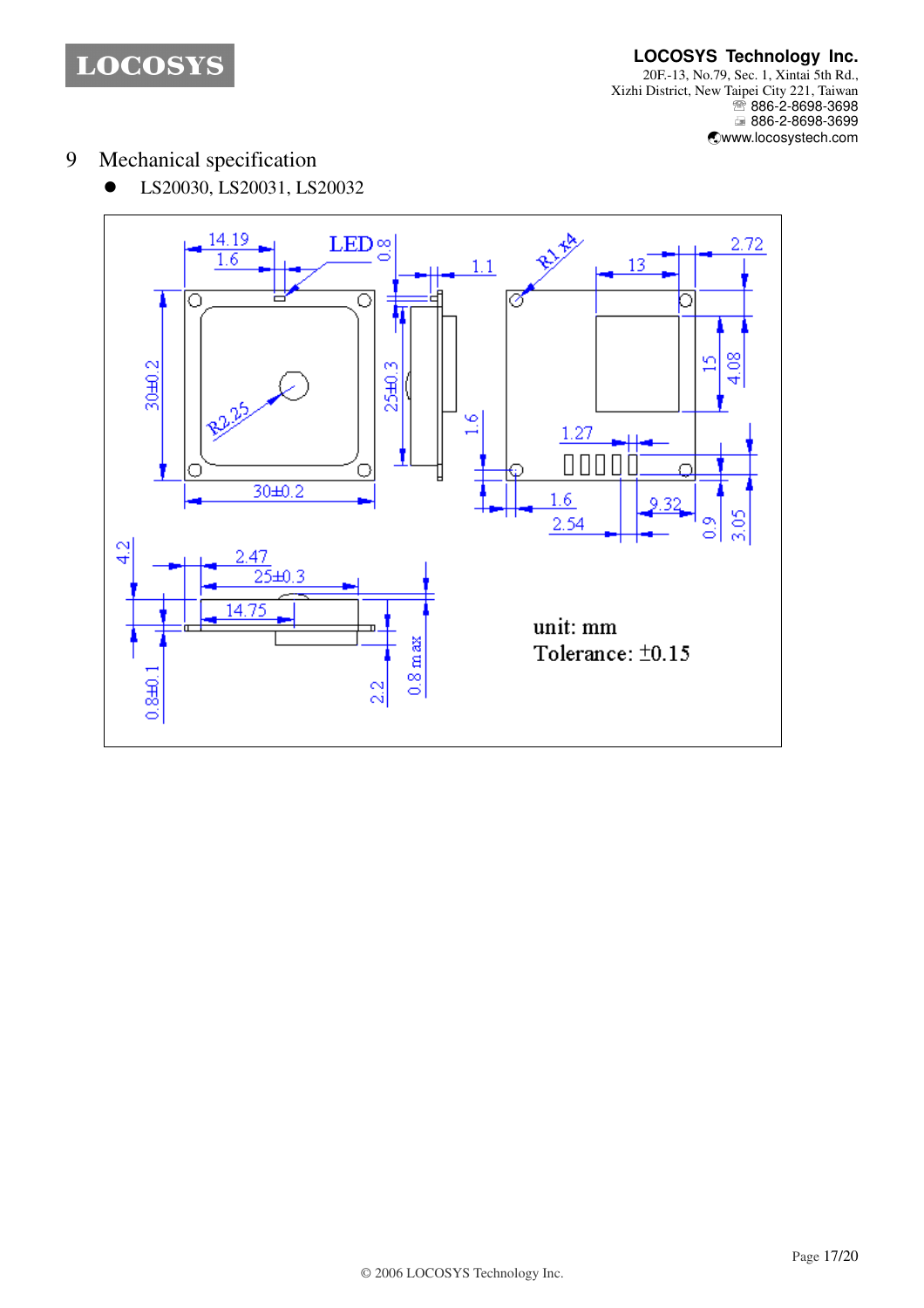### **LOCOSYS Technology Inc.**

20F.-13, No.79, Sec. 1, Xintai 5th Rd., Xizhi District, New Taipei City 221, Taiwan <sup>■</sup> 886-2-8698-3698 886-2-8698-3699 -www.locosystech.com

LS20033



The 6-pin connector is belonging to Wafer series connector and its pitch is 1.0mm. There is a supplier called Cherng Weei Technology Corp. http://www.cwe.com.tw and its part number is CSH-W10R-06TR for you reference.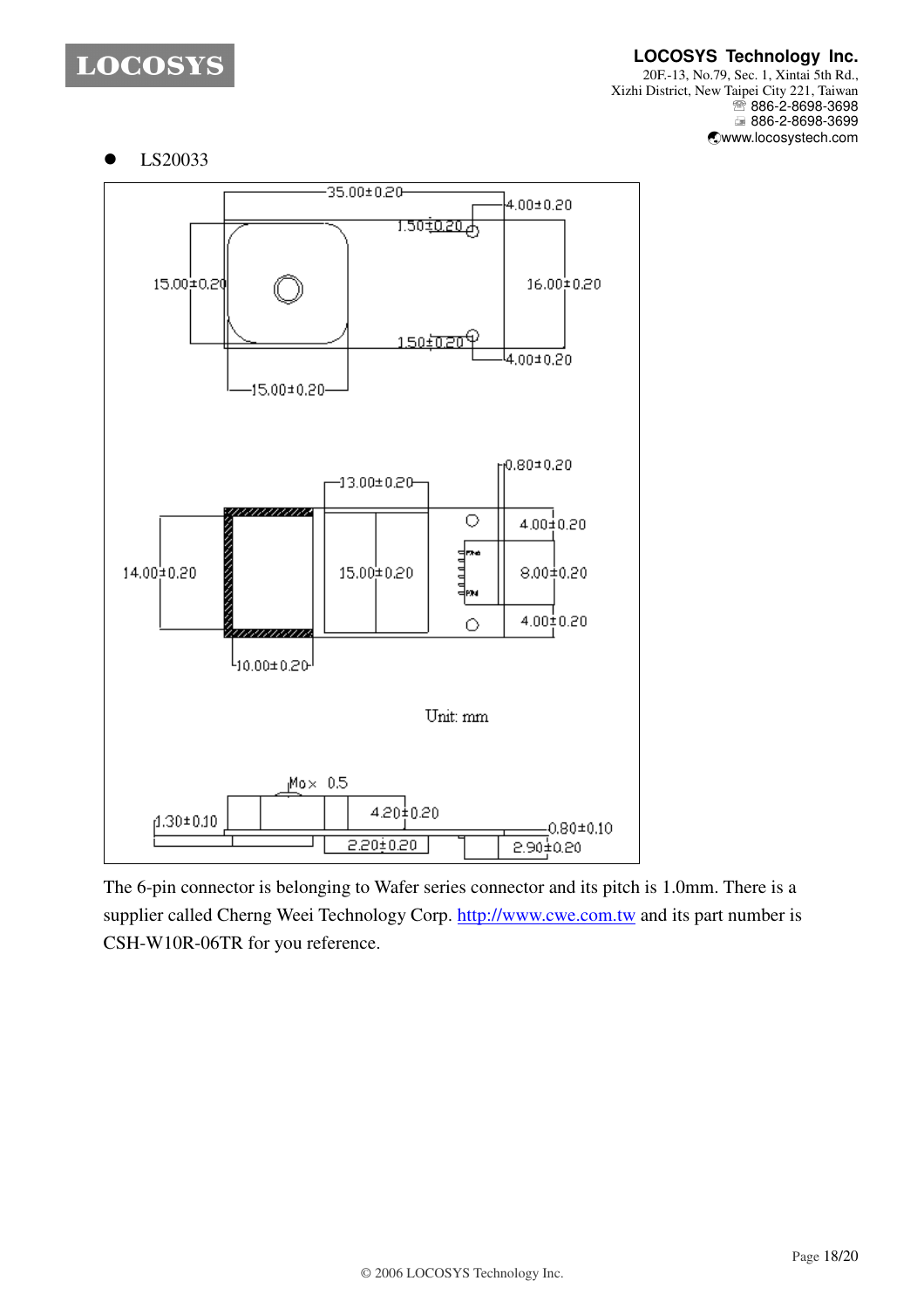

# Document change list

# Revision 1.0

First release on Oct. 25, 2007.

Revision 1.0 to Revision 1.1 (July 20, 2009)

- Changed GPS chip from MT3318 to MT3329 on page 3. The units with date code after 0924 (on MC-1513) will be changed to new chip.
- Changed the picture of LS20033 on page 1.
- Added "Support AGPS" on page 1.
- Changed Fig 3-1 on page 2.
- Changed channels from 32 to 66 on page 3
- Changed update rate from "up to 5Hz" to "up to 10Hz" on page 3.
- Changed hot start time from "2s (typical)" to "<2s (typical)" on page 3.
- Changed cold start time from 36s to 35s on page 3.
- Added "Note 1" on page 4.
- Changed Input Battery Backup Voltage from "1.1V~6.0V" to "2.0V~4.3V" on page 10.
- Changed typical current of LS20030 from 47mA to 29mA on page 10.
- Changed typical current of LS20031 from 41mA to 29mA on page 10.
- Changed typical current of LS20032 from 46mA to 34mA on page 10.
- Changed typical current of LS20033 from 44mA to 32mA on page 10.
- Changed operation temperature of LS20033 from "-20 ~  $65^{\circ}$ " to "-30 ~  $85^{\circ}$ " on page 11.
- Changed storage temperature of LS20033 from "-30 ~  $75^{\circ}$ C" to "-40 ~  $85^{\circ}$ C" on page 11.

Revision 1.1 to Revision 1.2 (July 28, 2009)

Changed the picture of LS20030 on page 1.

Revision 1.2 to Revision 1.3 (January 30, 2012)

- Changed GPS chip from MT3329 to MT3339 on page 4. The units with a capital T after the date code on the metal shield have been changed to new chip.
- Changed the picture of LS20030 on page 1.
- Added the description of hybrid ephemeris prediction in the section 1.
- Added several new features in the section 2.
- Changed Fig 3-1 on page 2.
- Changed hot start time from  $\lt$  2s to  $\lt$  1s on page 4.
- Changed cold start time from 35s to 32s on page 4.
- Changed Max. Altitude from 18,000m to 50,000m on page 4.
- Changed the range of satellite ID in GSV message from 32 to 196 on page 7.
- Added "N = data not valid, R=Coarse Position, S=Simulator" in GLL, RMC and VTG message.
- Added section 5.3, 5.4 and 5.5.
- Changed maximum input voltage of LS20031 and LS20033 from 4.2V to 4.3V in the section